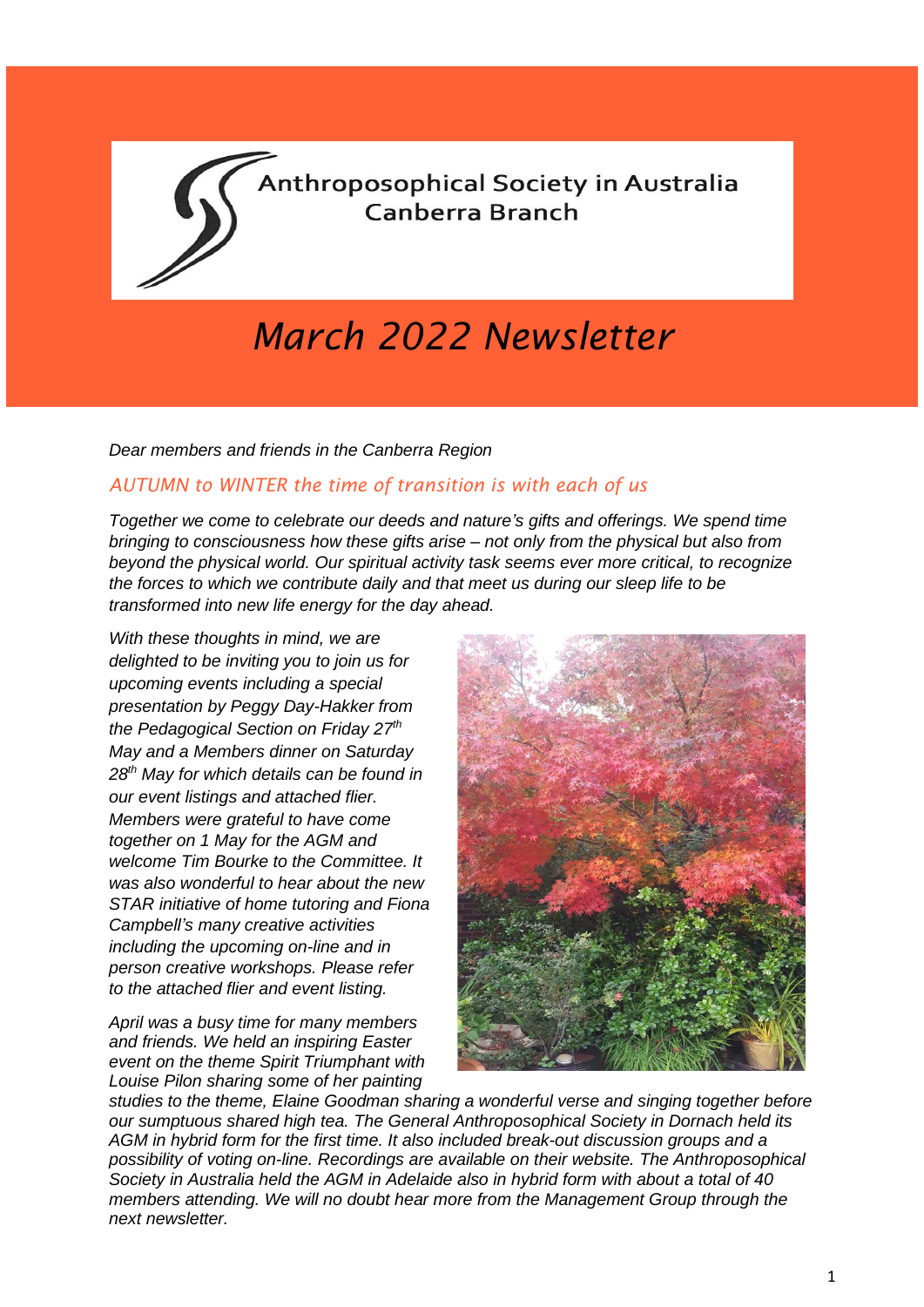# **Canberra region What's On**

#### *Pedagogical Section work collaborating with Rudolf Steiner education communities today*

#### *Friday 27 May 2022 7pm*

**Where**: Yarramundi Cultural Centre, Yarramundi Reach ACT **Who**: Peggy Day-Hakker is the Coordinator of the Section and is keen to have a conversation with members, friends, teachers and anyone from Steiner School communities interested in attending. Please refer to the attached flyer. Registration and inquiries: [canberraanthropos1@gmail.com](mailto:canberraanthropos1@gmail.com) Ph: 0402 782 632 **Cost:** Donations Welcome

#### *Members Dinner*

#### *Saturday 28 May 2022 5:30 for 6pm*

All members of the Canberra Branch are invited to bring a friend along. Members from other branches also welcome. Booking essential by latest Tuesday 24 May 2022. **Cost:** Suggested donation \$20

#### *First Class Intensive with speech and eurythmy*

Sunday 29 May 2022 9am – 12midday followed by a shared lunch First Class members only – Blue Card required **Enquiries**; Marilyn Lewis [marilyn.lewis@gmail.com](mailto:marilyn.lewis@gmail.com) Ph: 6288 1495

### *Regular Canberra and local region activities and allied initiatives*

#### *Class lessons for the School of Spiritual Science*

The First Class of the School of Spiritual Science has three Class Holders in the Canberra Region with lessons generally held monthly. After the lesson there are opportunities for contributions, dialogue and sharing of research. Class intensives involving presentations and artistic activity are also usually held twice a year. Blue card required*.* Ainslie Arts Centre, Braddon: 11am on the 3rd Sunday of the month Marilyn Lewis (private home): 8am on Tuesdays monthly (dates to be confirmed). Please register with Marilyn Lewis, Coordinator, [marilyn.lewis@gmail.com](mailto:marilyn.lewis@gmail.com) **Ph: 6288 1495** Membership enquiries for the Class: Marilyn Lewis or Louise Pilon: **Ph: 0411 512 412**

#### *NEW Fortnightly Eurythmy classes for children and adults with Adam Chan*

#### **Saturdays commencing 21 May 2022**

**Where:** Christian Community Chapel, Holtze close, Hackett Beauty and strength of gesture. When we can move together, there is a different relationship, there is a different knowing of one another, there is a greater trust. Canberra Eurythmy introduces you to Eurythmist, Adam Chan <https://1drv.ms/v/s!AsFoDC87fyOug7VBrQoFQt2B-Pk7ng> 3pm Children; 4pm Adults Cost: \$20 per session Register. E; [canberraeurythmyclasses@yahoo.com](mailto:canberraeurythmyclasses@yahoo.com)

#### *Thursday evening study*

Group reading and discussion. This group is currently at capacity. For enquiries contact Terry or Vince Flynn: **Ph: 0487 384 800**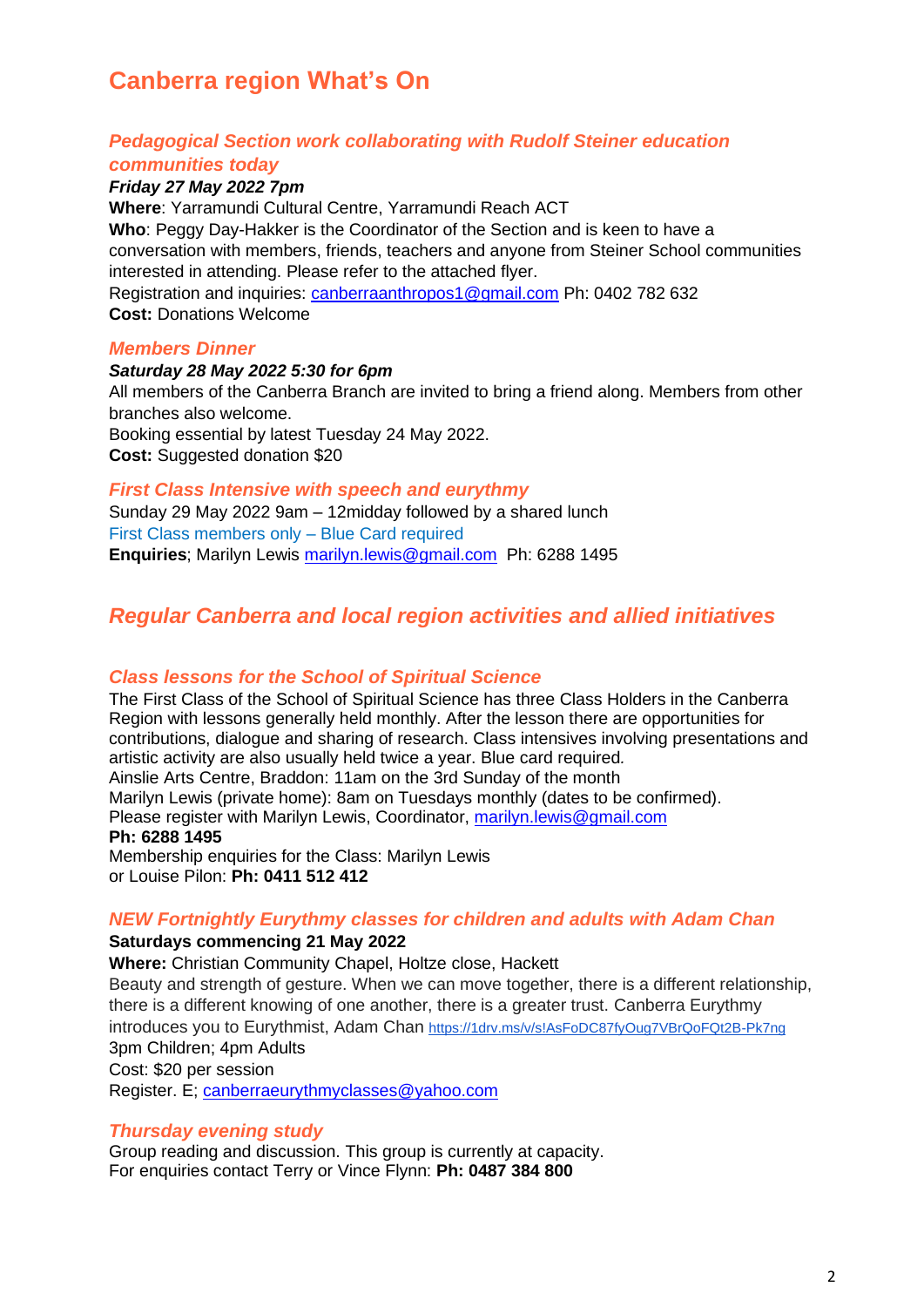#### *Thursday morning study*

Study selected texts Held in private residence, Fraser - Free For enquiries contact Paul Harris: *[paulbrisbane@comcen.com.au](mailto:paulbrisbane@comcen.com.au)* **Ph: 0423 167 887 or 6295 8273**

#### *Weston Creek Community Orchard working bees*

Third Sunday of each month 10am -2pm For enquiries contact Chris Boswell: **Email: [ochriso@iprimus.com.au](mailto:ochriso@iprimus.com.au)**

#### *Seasonal composting working bees*

Autumn and Spring working bees are organized mostly for 2pm on selected Sundays. Enquiries; Rosie Outhred; rose3pose@gmail.com

#### *Christian Community in Canberra*

Hotlze Close, Hackett Sundays at 10am The Act of Consecration of Man services Children's hour held every fortnight 9am Also other special event activities For enquiries contact: Ioanna Panagiotopoulos [ioanna.panagiotopoulos@gmail.com](mailto:ioanna.panagiotopoulos@gmail.com) **Ph: 0447 504 233**

#### *Eurythmy*

If you are interested in undertaking eurythmy or eurythmy therapy, please contact Clare Goodman; **Ph: 0420 321 393**

#### *Pressel Massage*

Dr Simon Pressel developed a massage therapy based on anthroposophical principals. Magda Rojas is a locally based physiotherapist and offers the Pressel Massage in Canberra. To book an appointment with Magda; [magdalizethr@gmail.com](mailto:magdalizethr@gmail.com) or **Ph. 0415 685 130**

#### **Canberra Branch Library**

The Canberra Branch holds a specialist library of publications that includes those of Rudolf Steiner and other authors. Catalogues of the collection are available and books and other media may be borrowed - Free for members, \$20 per loan by non-members. The library is currently located in the home of **Marilyn Lewis** in Fisher **Ph: 6288 1495.**

## **NSW Events**

The Sydney Branch has a wonderful diverse events calendar. You can find listings and details by clicking HERE

The NSW Branch also has regular listings HERE

#### A Weekend Arts Retreat with Fiona Campbell

Friday  $3 -$  Sun 5 June 2022 Linuwel Steiner School, Morpeth Cost: \$250 For bookings and further details, click HERE

### **Other Events in Australia**

Check the website link HERE